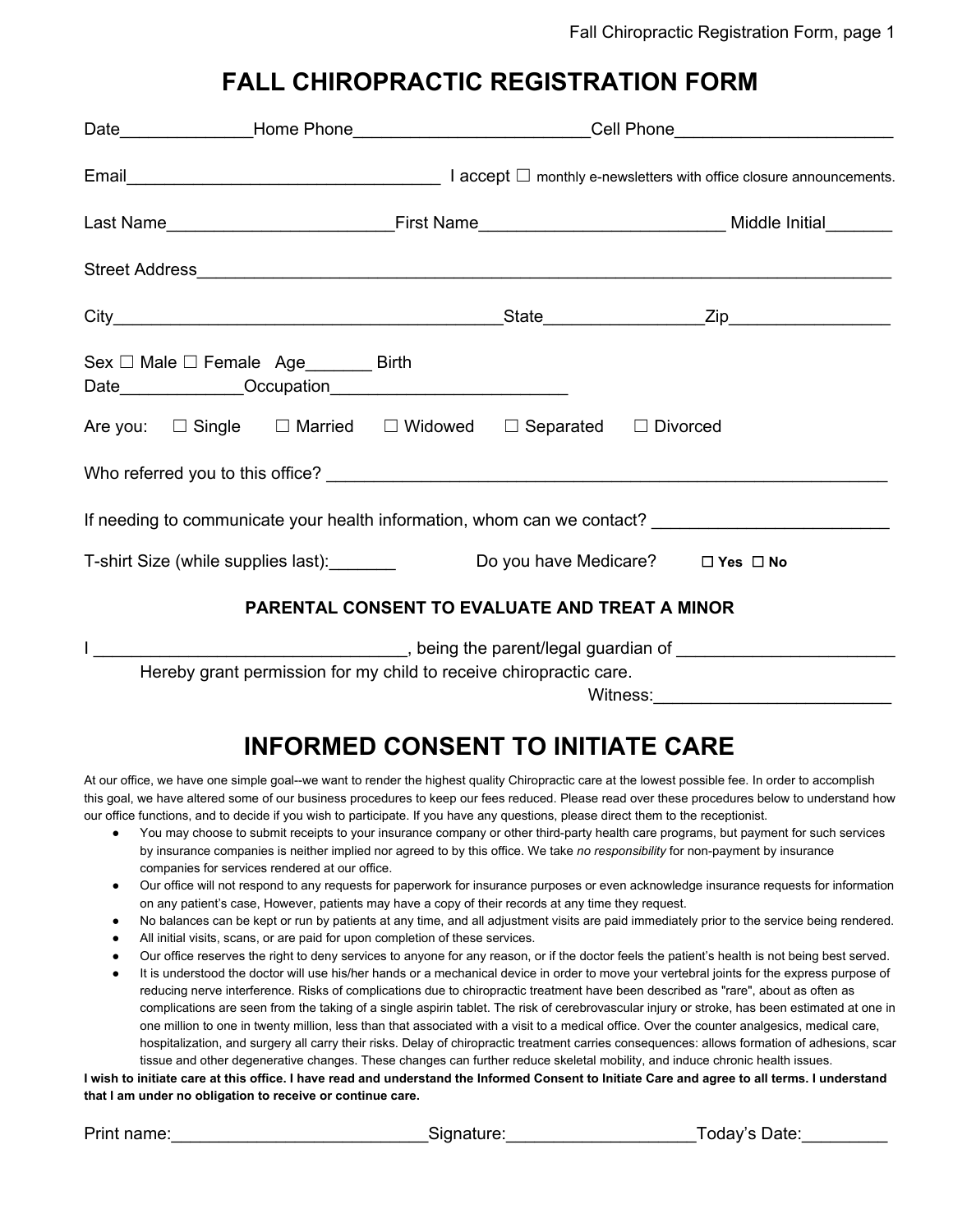## **PAST (AND FUTURE) HEALTH STORY**

| If your body could improve only one health problem, what would that be?                                                                                                                                                                                                                                                                      |
|----------------------------------------------------------------------------------------------------------------------------------------------------------------------------------------------------------------------------------------------------------------------------------------------------------------------------------------------|
|                                                                                                                                                                                                                                                                                                                                              |
| What other health problem(s) would you like to see your body be able to improve?                                                                                                                                                                                                                                                             |
| How/when did these problems first occur? The earliest occurrence you can remember?                                                                                                                                                                                                                                                           |
|                                                                                                                                                                                                                                                                                                                                              |
|                                                                                                                                                                                                                                                                                                                                              |
| Is it worse in the morning or at night? (check one) $\Box$ Morning<br>$\Box$ Night                                                                                                                                                                                                                                                           |
| Do you ever have numbness, tingling or pain in the arms or legs?<br>The same state of the state of the state of the state of the state of the state of the state of the state of the state of the state of the state of the stat<br>We ask this because you may have tissue damage (ie disc) that affect how quickly subluxations come back. |
| Excess tissue inflammation or pain can cause imbalances in muscles controlling spinal alignment.                                                                                                                                                                                                                                             |
|                                                                                                                                                                                                                                                                                                                                              |
| Please list medications you are currently taking: example and the state of the state of the state of the state of the state of the state of the state of the state of the state of the state of the state of the state of the                                                                                                                |
| Please list any surgeries you have had: example and a state of the state of the state of the state of the state of the state of the state of the state of the state of the state of the state of the state of the state of the                                                                                                               |
| Please list any auto or work accidents you have had: North American and American control of the state of the state of the state of the state of the state of the state of the state of the state of the state of the state of                                                                                                                |
| $\Box$ Arthritis<br>$\Box$ Cancer<br>Please indicate family history of:<br>$\Box$ Heart Disease<br>$\square$ Diabetes<br>$\Box$ Back Problems                                                                                                                                                                                                |
| Do you have dizziness? $\square$ Yes $\square$ No<br>Do you have heart, lung, or stomach problems? $\Box$ Yes $\Box$ No                                                                                                                                                                                                                      |
| Are you □ right or □ left handed? How tall are you?<br>Move in the Mow little do you weigh?<br>Move it is do you weigh?<br>Move it is do you weigh?<br>Move it is do you weigh?<br>Move it is do you weigh?<br>Move it is do you wei                                                                                                         |
|                                                                                                                                                                                                                                                                                                                                              |
| Are you looking for $\Box$ temporary relief or $\Box$ full correction of the cause of your problem?                                                                                                                                                                                                                                          |
|                                                                                                                                                                                                                                                                                                                                              |
|                                                                                                                                                                                                                                                                                                                                              |
|                                                                                                                                                                                                                                                                                                                                              |

 $\mathcal{L}_\mathcal{L} = \mathcal{L}_\mathcal{L} = \mathcal{L}_\mathcal{L} = \mathcal{L}_\mathcal{L} = \mathcal{L}_\mathcal{L} = \mathcal{L}_\mathcal{L} = \mathcal{L}_\mathcal{L} = \mathcal{L}_\mathcal{L} = \mathcal{L}_\mathcal{L} = \mathcal{L}_\mathcal{L} = \mathcal{L}_\mathcal{L} = \mathcal{L}_\mathcal{L} = \mathcal{L}_\mathcal{L} = \mathcal{L}_\mathcal{L} = \mathcal{L}_\mathcal{L} = \mathcal{L}_\mathcal{L} = \mathcal{L}_\mathcal{L}$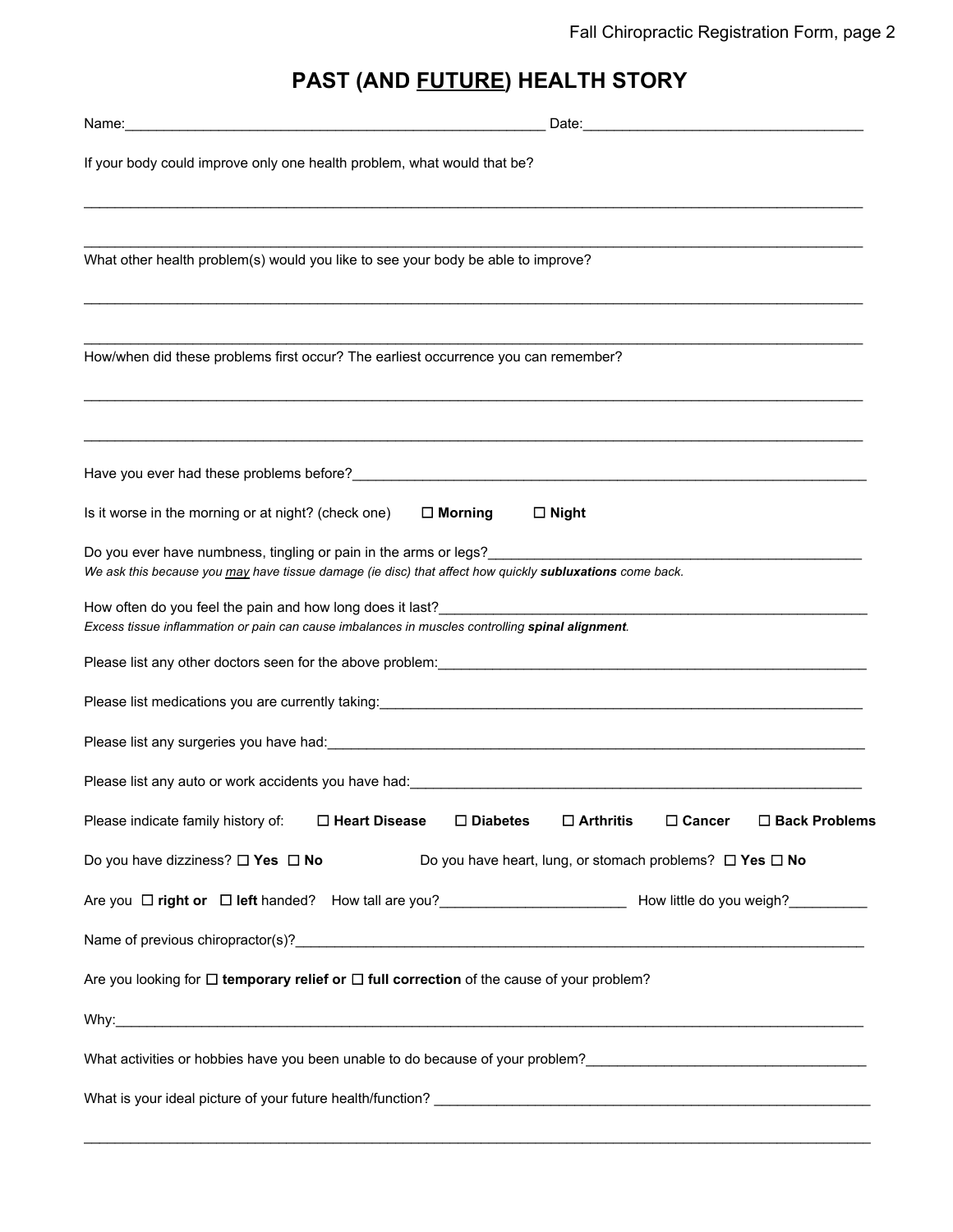## **PURPOSE OF AN ADJUSTMENT DISCLOSURE**

By signing below, I acknowledge that I am aware that Fall Chiropractic and Dr. Bryan Fall do **not** provide care for **work-related injuries, automobile accident injuries, or personal injuries**. I also acknowledge that I must inform this office if I am in an automobile or work-related injury and must seek care at my medical doctor's office or another healthcare provider for injuries or conditions sustained. I also am completely aware that Fall Chiropractic and Dr. Bryan Fall will not bill, submit claims, nor prepare or submit reports for any automobile, personal or work-related injury. I also understand that I am responsible to pay each visit myself at the time of service.

Further I understand that chiropractic care is given to correct misalignments of the spine called SUBLUXATIONS. One of the benefits of a chiropractic adjustment is that you MAY feel better but this is not the GOAL of an adjustment. The goal of an adjustment is to correct SUBLUXATIONS, thereby removing the interference to the nervous system allowing the body to heal itself. As a result, **WE DO NOT TREAT PAIN OR DISEASE; we remove subluxations so that the body is able to function properly and be better enabled to heal itself.**

I understand that Dr. Fall is a "non-therapeutic" chiropractor and provides "objective straight" chiropractic, offering routine vertebral subluxation location and correction only. We defer to appropriate medical personnel for any and all medical treatment of any symptoms or medical conditions.

We teach vitalistic principles of health and wellness that puts you the practice member firmly in control of your own body. We teach what scientists call "cellular" or "innate" intelligence--the tendency of the body to express self-ordering homeostasis. However, this does not absolve the member of the responsibility to assess their own need for or to concurrently seek out appropriate medical care from their regular primary care medical physician.

#### **PRIVACY ACKNOWLEDGEMENT**

I have read and fully understand the notice of privacy practices (HIPAA) and have been provided an opportunity to discuss my right to privacy. Upon request I will be given a copy. I have read and fully understand the above statements.

| Print name:<br>Today's Date:<br>Signature: |  |
|--------------------------------------------|--|
|--------------------------------------------|--|